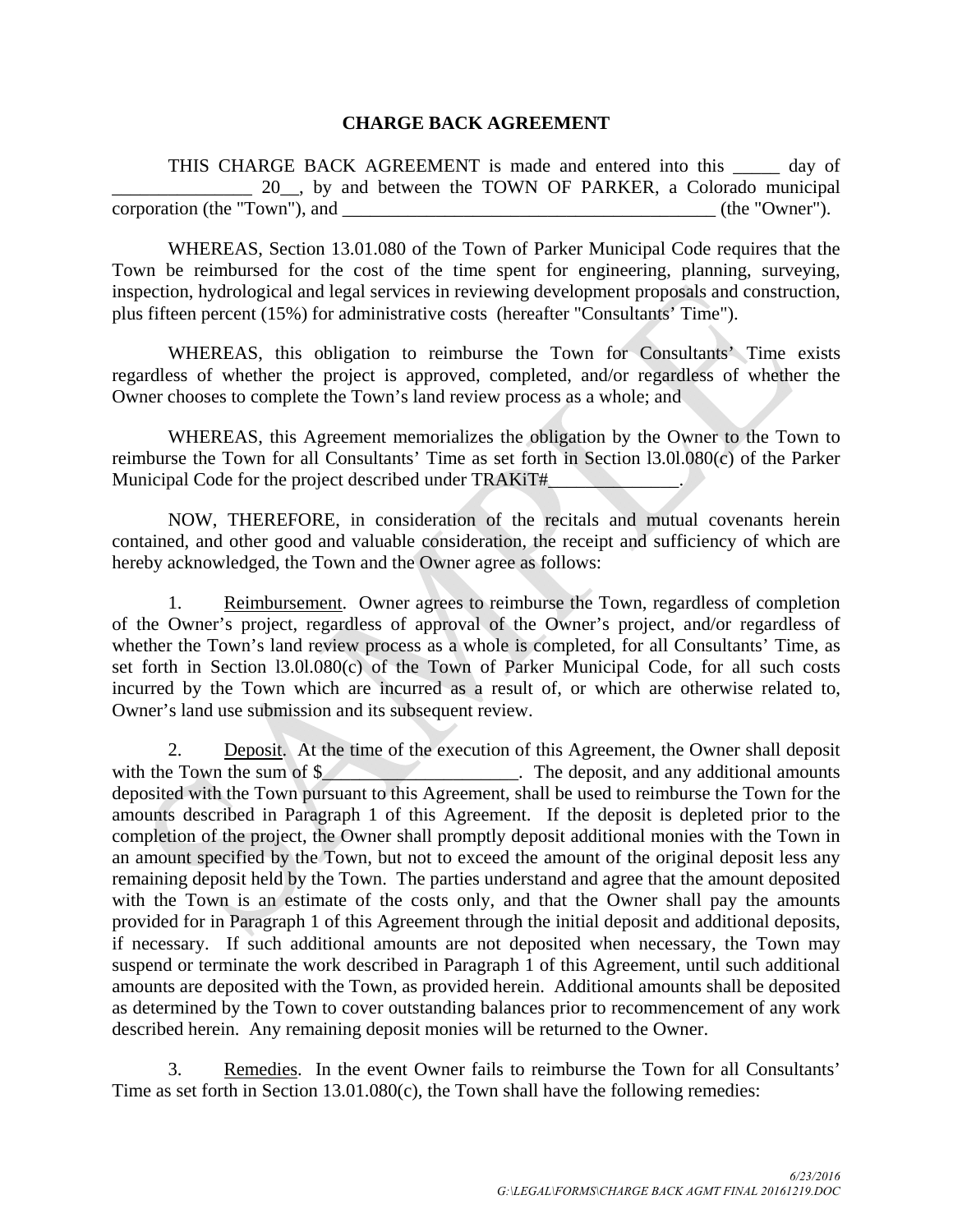(a) The Town may impose the remedies provided by Section 13.01.80(c), as required, including the following:

i. The termination of the review process, including any and all inspections, if payment is not made in full within thirty (30) days of the issuance of the statement indicating the actual cost of Consultants' Time;

ii The application being deemed withdrawn if the statement is not paid in full within thirty (30) days of the date of the issuance of the statement indicating the actual cost of Consultants' Time;

iii. The imposition of interest on the amount due and outstanding at the rate of one and one-half of one percent (1.5%) per month from the date when due.

iv. The initiation of an enforcement action for nonpayment of Consultants' Time to collect unpaid fees.

v. Certify that delinquent amounts, including interest to the Douglas County Treasurer, to be collected and paid over by the Douglas County Treasurer in the same manner as taxes, as provided by C.R.S. § 31-20-105.

(b) The Town may also impose any or all of the following remedies, at its sole discretion:

i. The filing of a lien on the property which is or was the subject of the proposed development upon which the Town has not been reimbursed for Consultants' Time; and/or

ii. The refusal to issue a building permit for any portion of the proposed development upon which the Town has not been reimbursed; and/or

The refusal to issue a certificate of occupancy for any portion of the proposed development upon which the Town has not been reimbursed; and/or

iv. The refusal to accept any further land use applications from any Owner which has failed to reimburse the Town for Consultants' Time for any project.

4. Attorney Fees. Should this Agreement become the subject of litigation to resolve a claim of default of performance by the Owner and a court of competent jurisdiction determines that the Owner was in default in the performance of the Agreement, the Owner shall pay the attorney fees, expenses and court costs of the Town.

5. Severability. If any provision of this Agreement is invalid, illegal or unenforceable, such provision shall be severable from the rest of this Agreement, and the validity, legality and enforceability of the remaining provisions shall not in any way be affected or impaired thereby.